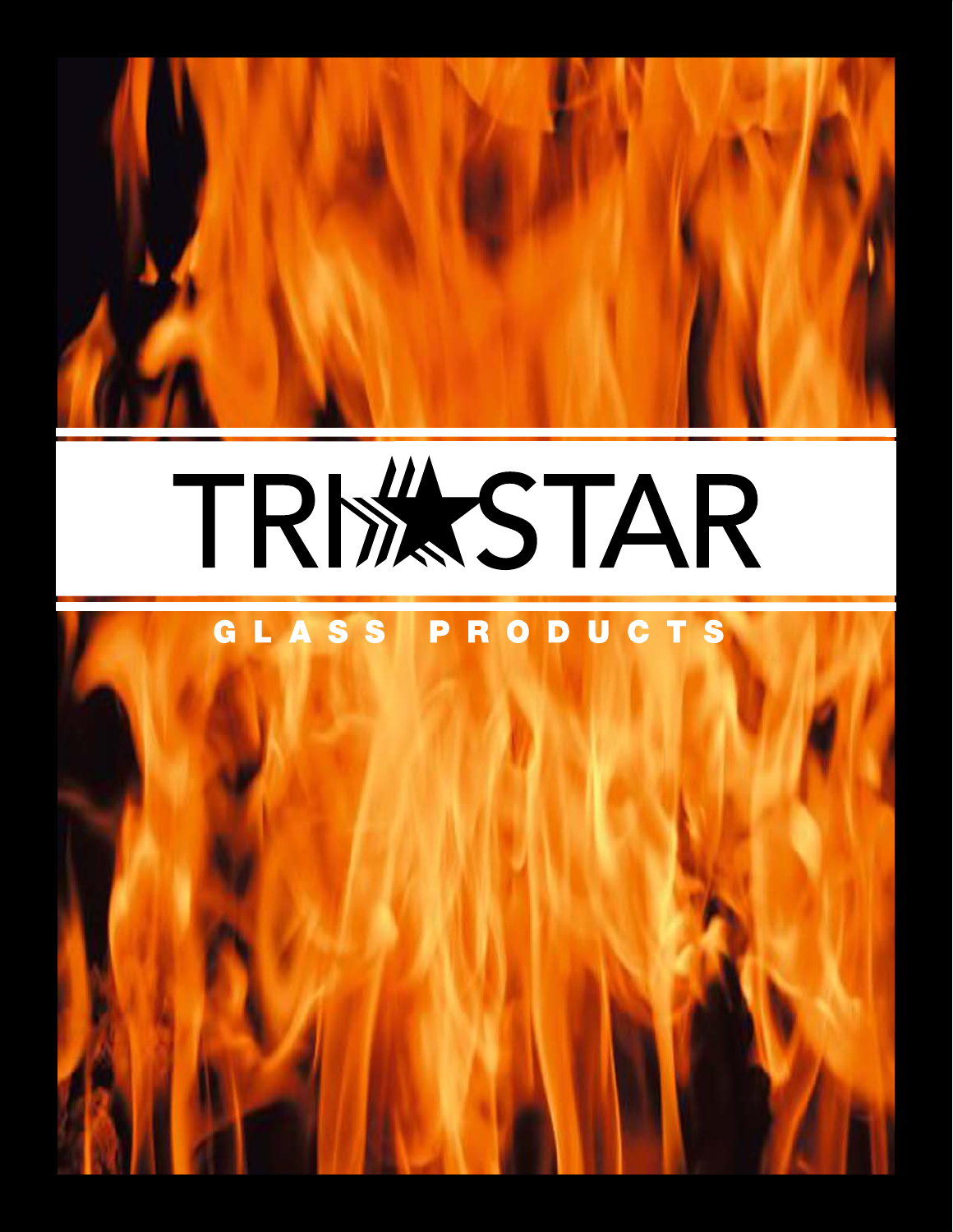# TRIX STAR

# **New Product Announcement**

Tristar Glass is now the exclusive provider of Schott PYRAN® Platinum Fire- and Safety-Rated Glass-Ceramics for Arkansas, Oklahoma, and Texas. Tristar is giving our select network of glaziers immediate access to cutting-edge, UL-certified, fire-rated glass in 3 options: monolithic, filmed, and laminated. Outlined in this brochure are the reasons Schott's PYRAN® Platinum fire- and safety-rated glass-ceramics are the best choice for your fire-protective glazing project.

- Clearest Glass-Ceramic available no yellow or orange tint
- No wires means no danger and no unsightly lines
- In-Stock and Ready-To-Go; no more long lead times and cross-country freight and boxing fees
- UL certified and passes required hose stream test
- PYRAN® Platinum F and L pass ANSI Z97.1 and CPCS 16CFR1201 (Cat I and II) impact testing and are approved for hazardous areas
- Cradle-to-cradle (C2C) Silver Certified meaning good for the environment and qualifies for LEED credits
- Can be used to construct insulated glazing units

### **Simplified Ordering Process**

By answering a few basic questions your Tristar Glass sales representative will have all the necessary information to quote your fire-rated glass project:

- 1. Determine glass quantities and sizes
- 2. Determine if any of the glass is in a door or side-lite application, or if it can be annealed
- 3. Determine the appropriate fire rating requirement



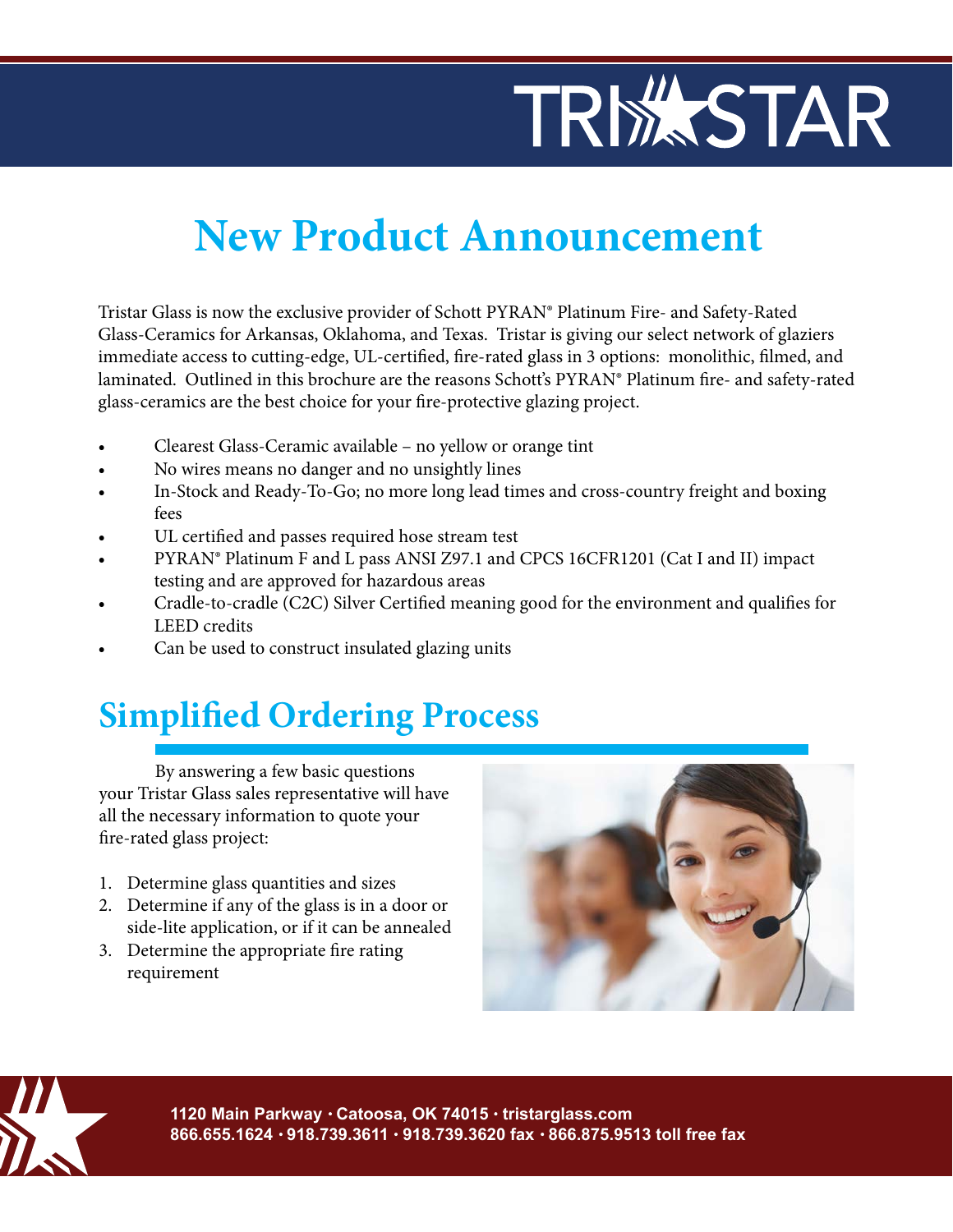# TRIX STAR

# **PYRAN® Platinum Glass Options**

By stocking all three of Schott's PYRAN® Platinum glass products, Tristar gives you the flexibility to find the right fire-rated glass type that adequately meets the required fire standards of your project while minimizing the impact to your wallet. Below is a short outline of the three available products and their most common uses.

### **Monolithic**

**PYRAN® Platinum** monolithic fire-protection rated glazing material is 3/16" (5mm) thick and weighs 2.5 lbs/ft2. It is intended for use in non-impact, non-safety-rated locations such as transoms and windows with fire-rating requirements up to 90 minutes.

- Maximum sheet sizes: Approximately 43" x 77"
- Impact rating: None

### **Filmed**

**PYRAN® Platinum F** fire-protection rated and impact safety-rated glazing material is 3/16" (5mm) thick and weighs just 2.5 lbs/ft2. It has a surface applied safety film and is intended for use in safety-rated locations such as door lites, transoms or sidelites, and windows with fire-rating requirements up to 90 minutes (180 minutes in doors).

- Maximum Sheet size: Approximately 43"x77".
- Impact rating: ANSI Z97.1 and CPSC 16CFR1201 (Cat. I and II)

### Laminated

**PYRAN® Platinum L** fire-protection rated and impact safety-rated glazing material is 3/8" (9mm) thick and weighs just 4.0 lbs/ft2. It is intended for use in safety-rated locations such as door lites, transoms or sidelites, and windows with fire-rating requirements up to 90 minutes (180 minutes in doors).

- Maximum Sheet size: Approximately 43"x77".
- Impact rating: ANSI Z97.1 and CPSC 16CFR1201 (Cat. I and II)
- STC Rating: Approximately 36 dB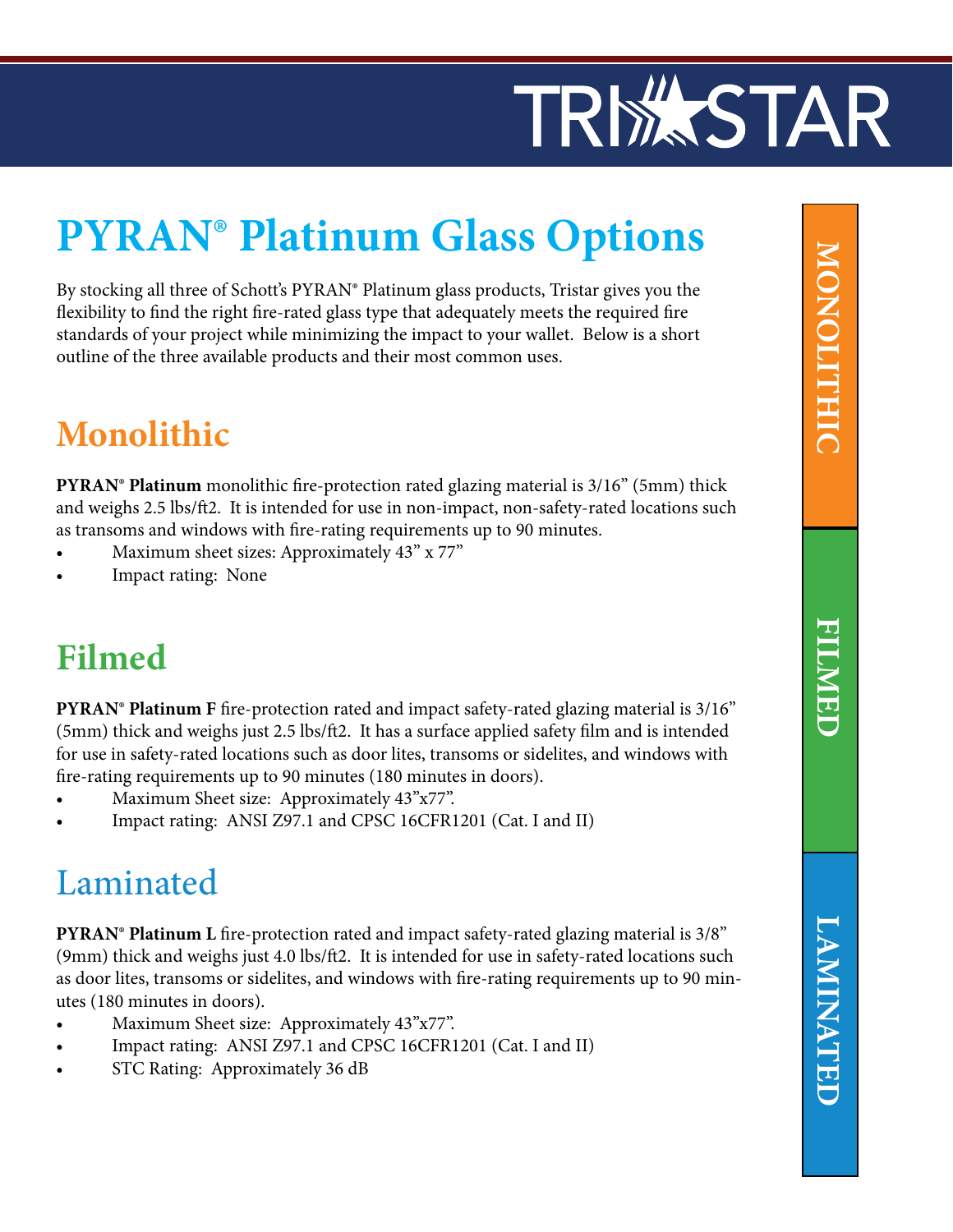# **BENEFITS**

### Acquaint Yourself

with some of PYRAN® Platinum's benefits and learn first hand why Schott's fire rated glass products are the best in the world.

### In Stock and Ready-to-Go

Our ready-to-go stock of PYRAN® Platinum fire-rated glass means no more long lead-times and cross-country freight fees. Get the glass you want, when you need it delivered on the same trucks you see every day.



### Clearly Defined Safety

Schott PYRAN® Platinum fire-rated glass-ceramic products represent the next generation of glass-ceramic technology, offering stunning optical quality, superior clarity, and virtually no distortion. Through recent advancements in micro-float technology, Schott has been able to eliminate the unsightly yellow and orange tints associated with other fire-rated glass and no longer require corrective polishing or grinding to achieve superb optical quality. All this helps to maximize natural lighting and views, eliminating compromises in spaces that otherwise would have sacrificed form for function.



#### Wireless

 The 2006 International Building Code (IBC) no longer permits the use of wired glass in hazardous locations in all facility types. PYRAN® Platinum F and L fire-rated glass-ceramic products provide glaziers with a wire-free, impact safety glazing that passes both the ANSI Z97.1 and the CPSC 16CFR1201 (Cat. I and II) and is approved for use in hazardous locations. Choose PYRAN® Platinum, a superior fire-rated product, and avoid unsightly lines and the ever-growing negative stigma surrounding wired glass.

#### Earn LEED Credits and Help the Environment

PYRAN® Platinum is the only fire-rated glass-ceramic that is made without the use of hazardous heavy metals such as antimony, arsenic, and barium. It is also the only glass-ceramic to receive a Cradle-to-Cradle silver level certification from the MBDC and qualify as one of the EPA's Environmentally Preferable Products (EPP), potentially earning a project up to 5 LEED certification points.

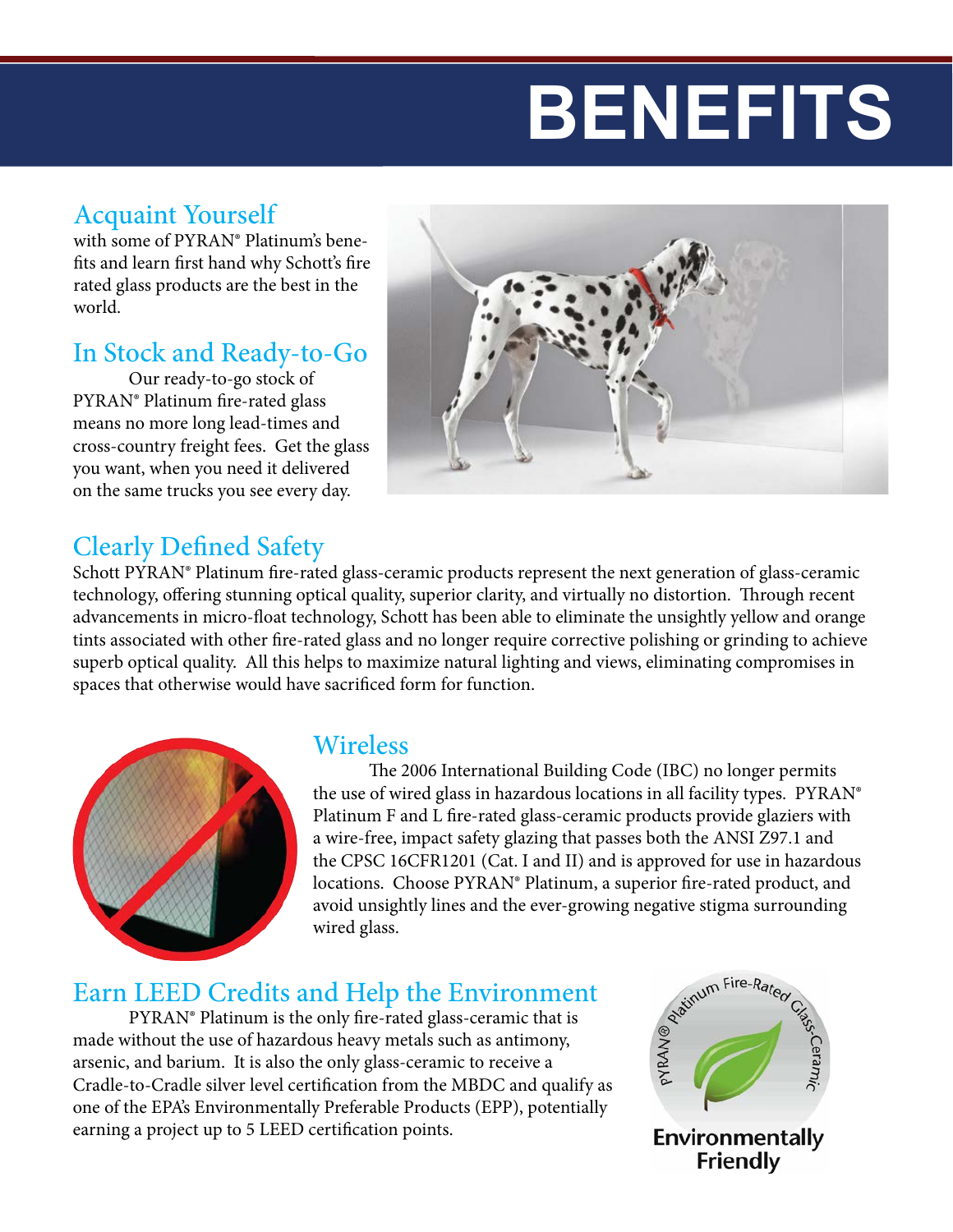# **CERTIFICATION**

|                                                                  | <b>Rating</b><br>(Min.) | Location                             | <b>Max Exposed</b><br>area of glazing<br>(in. <sup>2</sup> ) | Max width of Max height Min depth<br>exposed<br>glazing (in.) | of exposed of glazing<br>glazing (in.) | channel | Impact<br><b>Safety</b><br><b>Rated</b> |
|------------------------------------------------------------------|-------------------------|--------------------------------------|--------------------------------------------------------------|---------------------------------------------------------------|----------------------------------------|---------|-----------------------------------------|
| <b>PYRAN®</b><br><b>Platinum</b><br><b>Monolithic</b>            | Up to 90                | <b>Other than Doors</b>              | 3422 (23.7 ft2)                                              | 76                                                            | 76                                     | 5/8"    | No                                      |
| <b>PYRAN®</b><br><b>Platinum F</b><br><b>Filmed</b>              | Up to $90$              | Doors Non-Temp Rise                  | 2736 (19 ft2)                                                | 36                                                            | 76                                     | 5/8"    | Yes                                     |
|                                                                  | Up to 180               | Doors Temp Rise and<br>Non-Temp Rise | 100 $(.69 ft2)$                                              | 12                                                            | 33                                     | 1/2"    | Yes                                     |
|                                                                  | up to 90                | <b>Other than Doors</b>              | 3422 (23.7 ft2)                                              | 76                                                            | 76                                     | 5/8"    | Yes                                     |
| <b>PYRAN®</b><br><b>Platinum L</b> Up to 180<br><b>Laminated</b> | Up to $90$              | Doors Non-Temp Rise                  | 2736 (19 ft2)                                                | 36                                                            | 75                                     | 5/8"    | Yes                                     |
|                                                                  |                         | Doors Temp Rise and<br>Non-Temp Rise | 100 $(.69 ft2)$                                              | 12                                                            | 33                                     | 1/2"    | Yes                                     |
|                                                                  | up to 90                | <b>Other than Doors</b>              | 3143 (21.8 ft2)                                              | 75                                                            | 75                                     | 5/8"    | Yes                                     |

#### UL Certified

PYRAN® Platinum fire- and safety-rated glass-ceramics are Classified and labeled by Underwriters Laboratories, Inc. for the United States and Canada with File-No. R22036. All fire tests were performed in accordance with UL 9, UL 10B, UL 10C, UBC 7-2 (1997), UBC 7-4 (1997), NFPA 252, NFPA 257, NFPA 80, ASTM E 2010-01, ASTM E2074-00, ULC CAN4-S104, and ULC CAN4-S106

### The Hose Stream Test and The Ability to Withstand Thermal Shock

The hose stream test is a mandatory procedure required by The National Fire Protection Association (NFPA). Their standards for Window and Glass Block Assemblies state, "the hose stream test provides

a method for evaluating the integrity of constructions and assemblies and for eliminating inadequate materials or constructions. The cooling, impact, and erosion effects of the hose stream provide important tests of the integrity of the specimen being evaluated." The hose stream test is conducted by spraying 30psi water from a fire hose onto the glass while the glass and the framing system are still hot. The thermal shock created on the system during this test must not cause the glass to fail and, in turn, allow fire and smoke to spread.

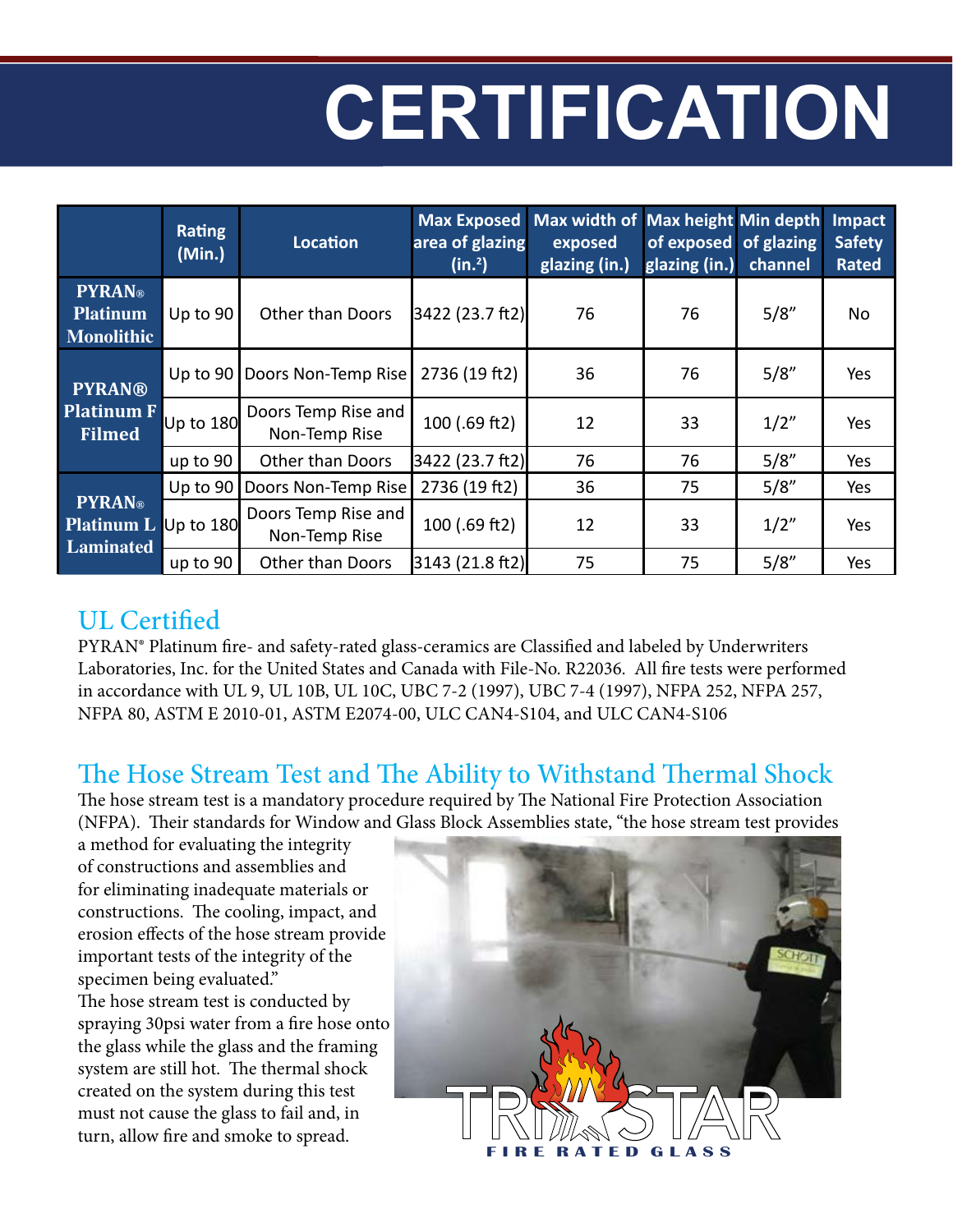# **GLAZING GUIDE**

### **Storage and Handling**

PYRAN® Platinum fire- and safety-rated glass-ceramics should be handled with care during transportation, storage, inspection, and installation. It should be stored in dry conditions only and must be stacked upright or at a slight angle. In addition, an appropriate material, such as soft pads made of cork (Platinum and Laminated) or acid free tissue paper (filmed), must separate the panels and the bottom edge must be supported along its entire length.



### **Installation**

PYRAN® Platinum products shall only be installed into fire-rated frame and window assemblies carrying the same rating. Each panel should be inspected carefully before installation, and any pieces with visible edge or surface damage should be sorted out. All glazing components and the stop height must be chosen according to the PYRAN® Platinum product classification. The panel must be placed on calcium silicate or hardwood setting blocks and glazed using PYRAN® Platinum classified glazing tape, such as closed cell PVC, Fiberfrax tape or Pemko FG3000590. The installation of the framed unit must comply with the frame supplier's instructions.

PYRAN® Platinum products are specially developed glass-ceramics, which fulfill the fire protection rating requirements. The production process may create certain optical imperfections, such as bubbles or knots. Since these do not generally impair the transparency or the technical performance of the glass-ceramic, they do not represent cause for rejection or replacement.



### **Maintenance and Care**

To maintain the aesthetics, it is important to keep the panel clean. A soft, non-abrasive cloth and a mild soap, detergent, or non-abrasive window cleaning solution is suitable for cleaning. After cleaning, rinse immediately with clean water and remove any excess water from the panel surface. Also, do not allow any metal or hard parts of the cleaning equipment to come in contact with the panel surface.



**1120 Main Parkway Catoosa, OK 74015 tristarglass.com 866.655.1624 918.739.3611 918.739.3620 fax 866.875.9513 toll free fax**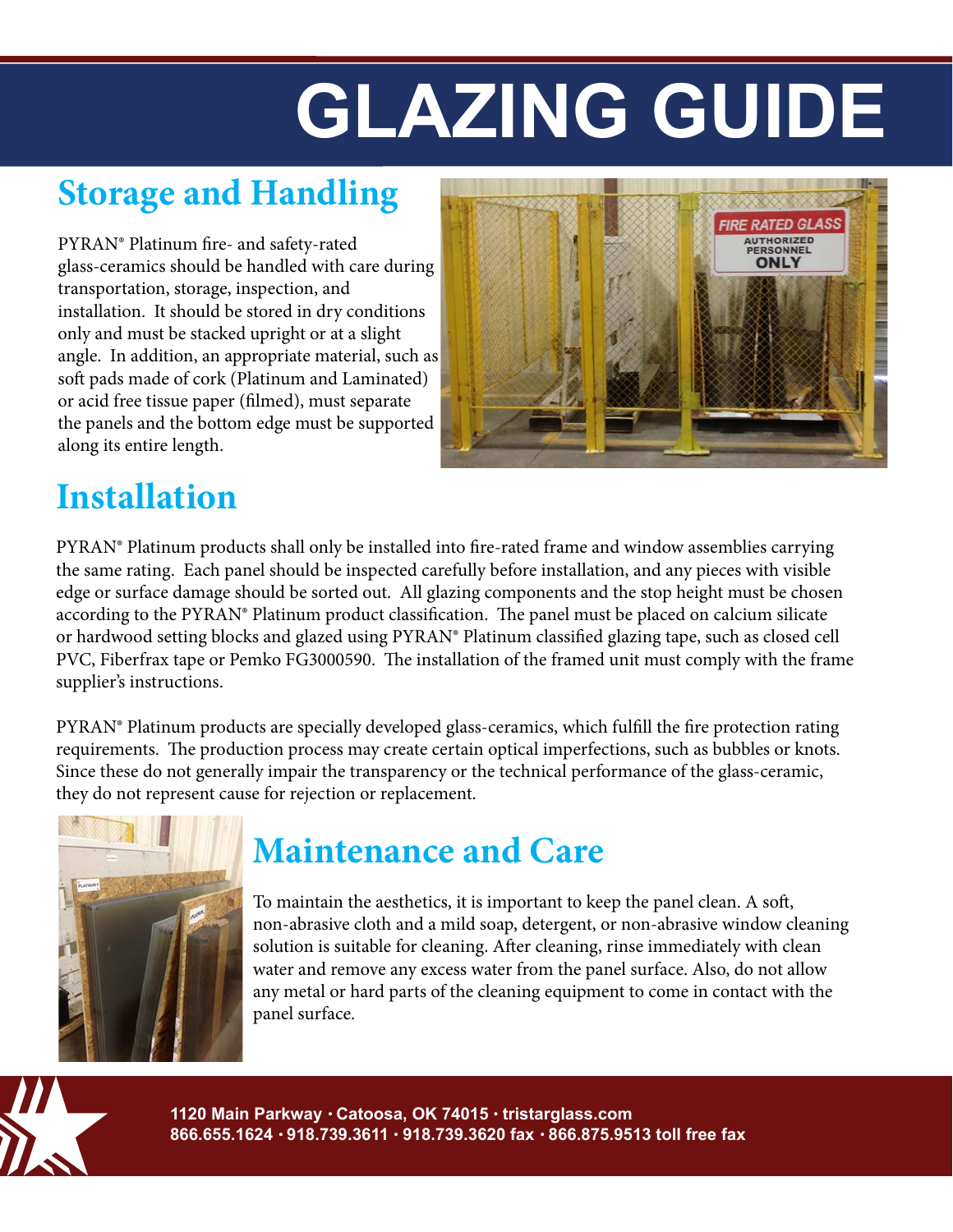# **WARRANTY**

### **INDIVIDUAL PRODUCT WARRANTIES**

#### PYRAN® Platinum Glass-Ceramic Limited 5-Year Warranty

SCHOTT North America, Inc. ("SCHOTT") warrants that, at the time of purchase from SCHOTT, the PYRAN® Platinum glass-ceramic (the "Product") will conform to SCHOTT's then current Product specifications. This warranty is only made to and is limited to the original purchaser of the Product from SCHOTT ("Purchaser").

No warranty claim is valid under this warranty unless the warranty claim is made within thirty (30) days of the date of purchase.

#### PYRAN® Platinum F Glass-Ceramic Limited 3-Year Warranty SCHOTT North America, Inc. ("SCHOTT") warrants that, at the time of purchase from SCHOTT, the PYRAN® Platinum F glass- ceramic (the "Product") will conform to SCHOTT's then current Product specifications. SCHOTT also warrants that for a period of three (3) years from the date of original purchase from SCHOTT (the "Warranty Period"), the Product will maintain adhesion without crazing, delaminating, or peeling. These warranties are only made to and are limited to the original purchaser of the Product from SCHOTT ("Purchaser").

No warranty claim is valid under this warranty unless the warranty claim is made within thirty (30) days of either A) the failure of the Product to maintain adhesion without crazing, delaminating, or peeling or B) the date of purchase, if the claim is that the Product does not conform to SCHOTT's specifications.

#### PYRAN® Platinum L Glass-Ceramic Limited 5-Year Warranty

SCHOTT North America, Inc. ("SCHOTT") warrants that, at the time of purchase from SCHOTT, the PYRAN® Platinum L glass-ceramic (the "Product") will conform to SCHOTT's current Product specifications applicable to the Product at the time of purchase. SCHOTT also warrants that, for a period of five (5) years from the date of the original purchase from SCHOTT (the "Warranty Period"), the Product will be free from manufacturing defects that cause significant visual disruption through the glass area, delamination, or material changes to the properties of the interlayer. These warranties are only made to and are limited to the original purchaser of the Product from SCHOTT ("Purchaser").

No warranty claim is valid under this warranty unless the warranty claim is made within thirty (30) days of either A) the occurrence of significant visual disruption through the glass area, delamination, or material changes to the properties of the interlayer of the Product or B) the date of purchase, if the claim is that the Product does not conform to SCHOTT's specifications.

Please Visit **www.tristarglass.com** for a complete listing of warranty terms and conditions.